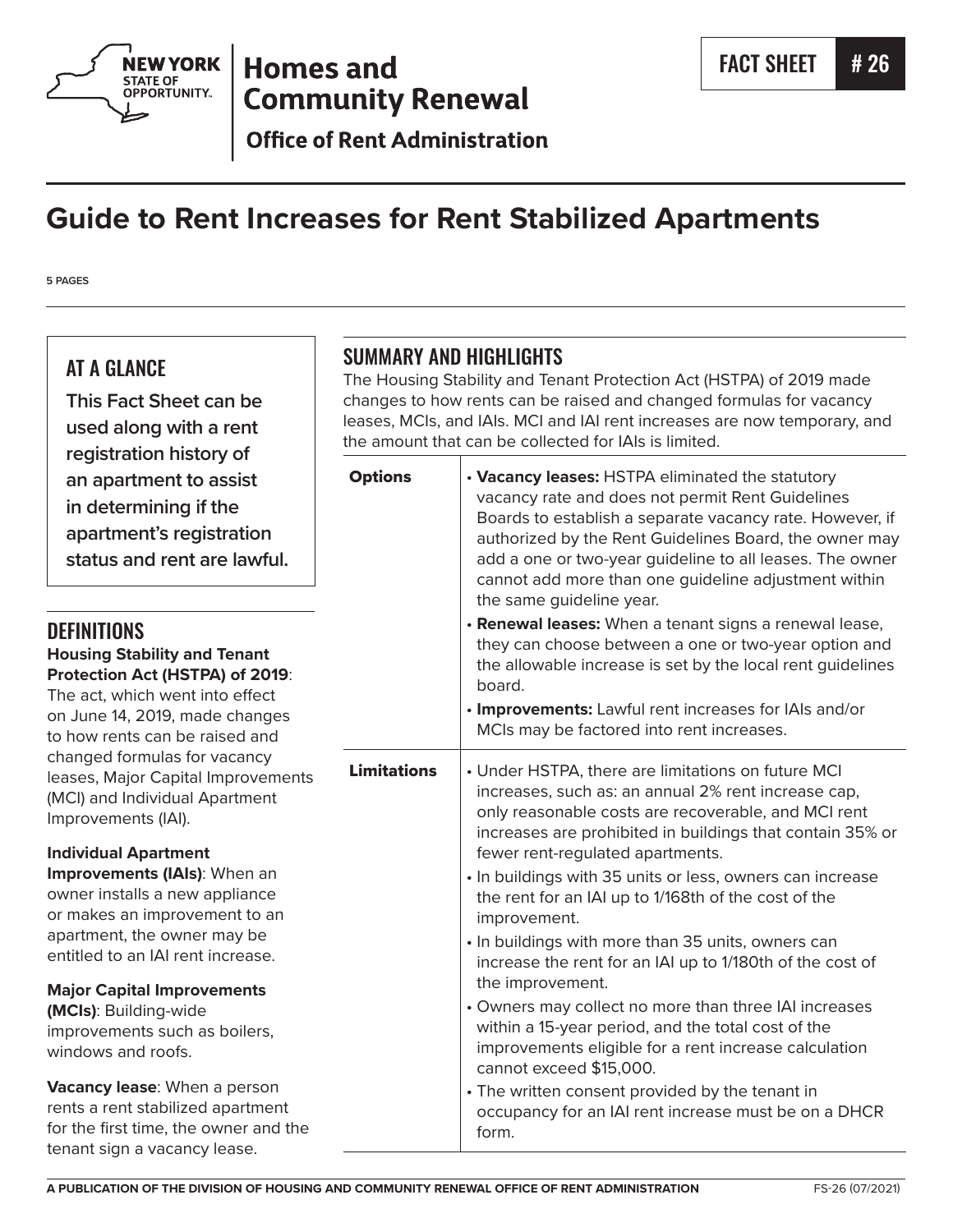## FACT SHEET #26: IN DETAIL

#### **Introduction**

This fact sheet will be updated annually to reflect the new lease guideline rates. It can be reviewed along with a rent registration history of an apartment to assist in determining if the apartment's registration status and the rent being charged are lawful. The apartment rent registration history and a rent overcharge complaint form can be requested online at www.hcr.ny.gov or at a Borough Rent Office.

The Housing Stability and Tenant Protection Act (HSTPA) of 2019, which went into effect on June 14, 2019, made changes to how rents can be raised and changed formulas for vacancy leases, Major Capital Improvements (MCI) and Individual Apartment Improvements (IAI). MCI and IAI rent increases are now temporary and the amount that can be collected for IAIs is limited. HSTPA eliminates High Rent Vacancy and High Rent High Income Deregulation and makes preferential rents the basis for collection for the duration of the tenancy. It also extends the rent overcharge review time period from four to up to six years for complaints filed on or after the passage of HSTPA.

Prior to HSTPA, apartments could be deregulated if rents reached certain annually adjusted deregulation levels (based upon a vacancy occurring or household income levels). Once an apartment was deregulated owners could charge market rents and the tenant would no longer be protected by rent stabilization. In addition, an owner could, upon lease renewal, raise a tenant's preferential rent to the legal regulated rent. In general, when processing a complaint of rent overcharge, DHCR was previously limited to examining the prior four years of rent history and penalties could only be assessed for up to four years.

#### **Vacancy Lease**

HSTPA eliminated the statutory vacancy rate and does not permit Rent Guidelines Boards to establish a separate vacancy rate.

However, if authorized by the Rent Guidelines Board, the owner may add a one or two-year guideline to all leases. The owner cannot add more than one guideline adjustment within the same guideline year. Lawful temporary increases for Major Capital Improvements (MCI) and Individual Apartment Improvements (IAI) may also be added to the rent.

A DHCR Rent Stabilization Lease Rider/Addenda is to be attached to the lease and it should contain information on how the rent was calculated and on any related Individual Apartment Improvements.

#### **Renewal Lease**

When a tenant signs a renewal lease, they can choose between a one or two-year option and the allowable increase is set by the local rent guidelines board. (See the Recent Lease Guideline Rates chart.)

Effective June 14, 2019 owners who are collecting a preferential rent, upon renewal of the lease, can increase the legal and preferential rents by the lawful rate increases but only collect an increase based on the preferential rent. The higher legal regulated rent and related increases can only be collected when the apartment is vacated and rented to a subsequent tenant. See Fact Sheet #40 for more details.

#### **Individual Apartment Improvements (IAI)**

When an owner installs a new appliance or makes an improvement to an apartment the owner may be entitled to an IAI rent increase. Tenant written consent for the improvement and rent increase is only required if the apartment is occupied by a tenant at the time of the improvement. Written consent is not required for a vacant apartment.

In buildings with 35 units or less, the amount the rent can be increased for an IAI is limited to 1/168th of the cost of the improvement. In buildings with more than 35 units, the amount the rent can be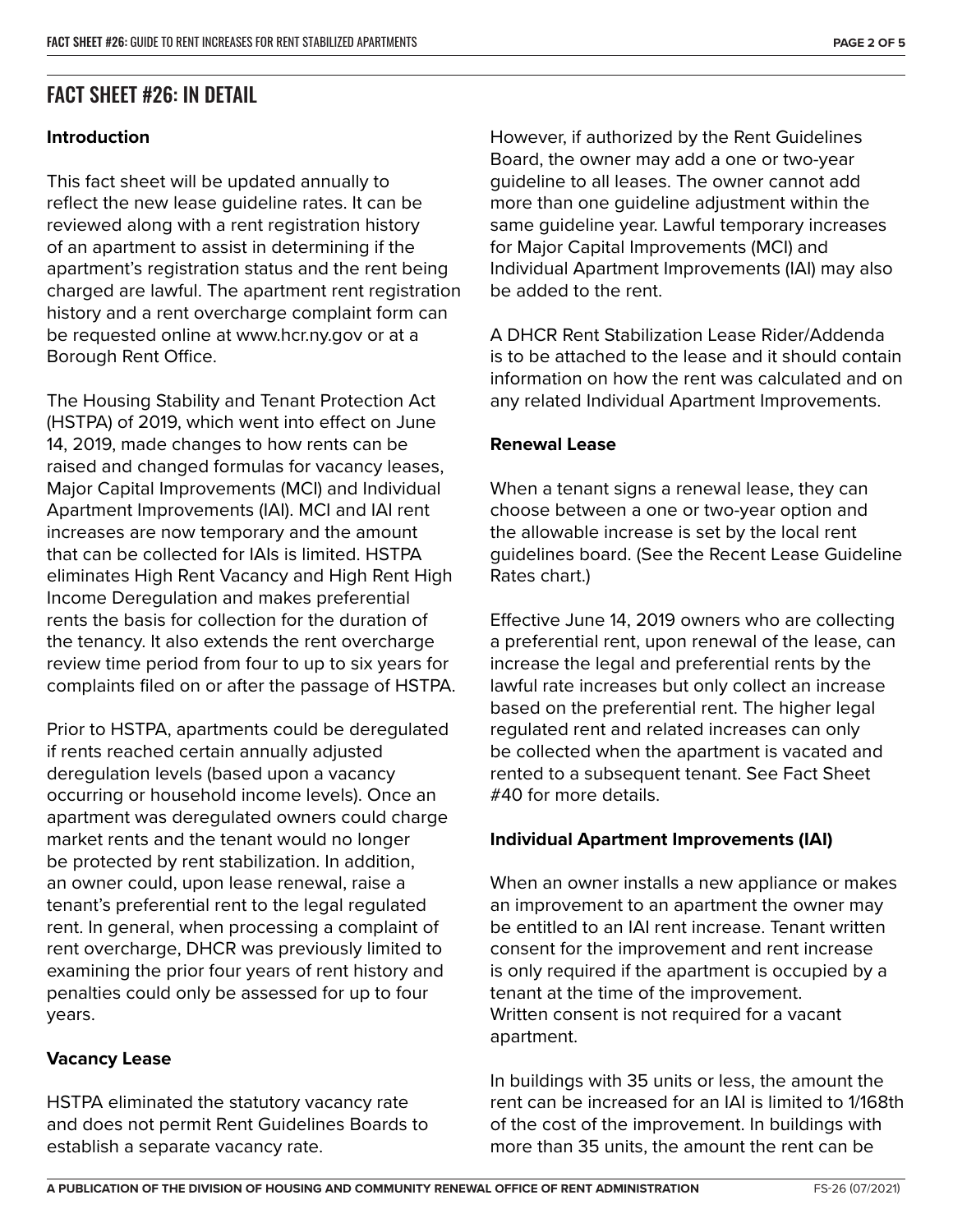increased for an IAI is limited to 1/180th of the cost of the improvement.

No more than three IAI increases can be collected in a 15-year period and the total cost of the improvements eligible for a rent increase calculation cannot exceed \$15,000. Work must be done by a licensed contractor and there is a prohibition on common ownership between the contractor and the owner. The apartment must be free and clear of any outstanding hazardous and immediately hazardous violations. The written consent provided by the tenant in occupancy must be on a DHCR form. A translated version in the top 6 languages spoken other than English will be made available for review on DHCR's website. Owners are required to maintain supporting documentation and photographs for all IAI installations, which commencing June 14, 2020 will be submitted to and stored by DHCR in an electronic format. The IAI rent increase for improvements collected after June 14, 2019 is temporary and must be removed from the rent in 30 years, and the legal rent must be adjusted at that time for guideline increases that were previously compounded on a rent that included the IAI.

The DHCR Lease Rider included with a vacancy lease must notify the tenant of the right to request from the owner by certified mail Individual Apartment Improvements (IAIs) supporting documentation at the time the lease is offered or within 60 days of the execution of the lease. The owner shall provide such documentation within 30 days of that request in person or by certified mail. A tenant who is not provided with that documentation upon demand may file form RA-90 "Tenant's Complaint of Owner's Failure to Renew Lease and/or Failure to Furnish a copy of a Signed Lease" to receive a DHCR Order that directs the furnishing of the IAI supporting documentation. IAI rent increases cannot be collected if a DHCR order reducing rent for decreased services is in effect and has an earlier effective date. It can be collected prospectively on the effective date of a DHCR order restoring the rent.

#### **Major Capital Improvements (MCI)**

An owner is permitted rent increases to recover the costs of building-wide major capital improvements, such as the replacement of a boiler or new plumbing. The owner must file an application with DHCR and DHCR may issue an order denying the increase or granting an increase in part or in whole. After review of an MCI application DHCR will issue an order and serve it on the owner and all tenants in the building.

Under HSTPA, there are limitations on future MCI increases, such as: only reasonable costs are recoverable, and MCI rent increases are prohibited in buildings that contain 35% or fewer rent regulated apartments. The rent increase approved by the DHCR order is collectible prospectively, on the first day of the first month 60 days after issuance. There are no retroactive rent increases. The collection of the increase is limited to a 2% cap/yearly phase-in. The 2% cap also applies to MCI rent increases not yet collected that were approved on or after June 14, 2012. The first renewal lease effective after June 14, 2019 must reflect no more than a 2% increase. Upon vacancy, the remaining balance of the increase can be added to the legal rent. In buildings with 35 or fewer units, the cost of the MCI is amortized over a 12-year period. In buildings with more than 35 units, the cost of the MCI is amortized over 12 ½ years. The building must be free and clear of any outstanding hazardous and immediately hazardous violations. The MCI rent increase is temporary and it must be removed from the rent in 30 years and the legal rent must be adjusted at that time for guideline increases that were previously compounded on a rent that included the MCI rent increase. Vacancy lease tenants are to be notified in their lease about pending MCI applications.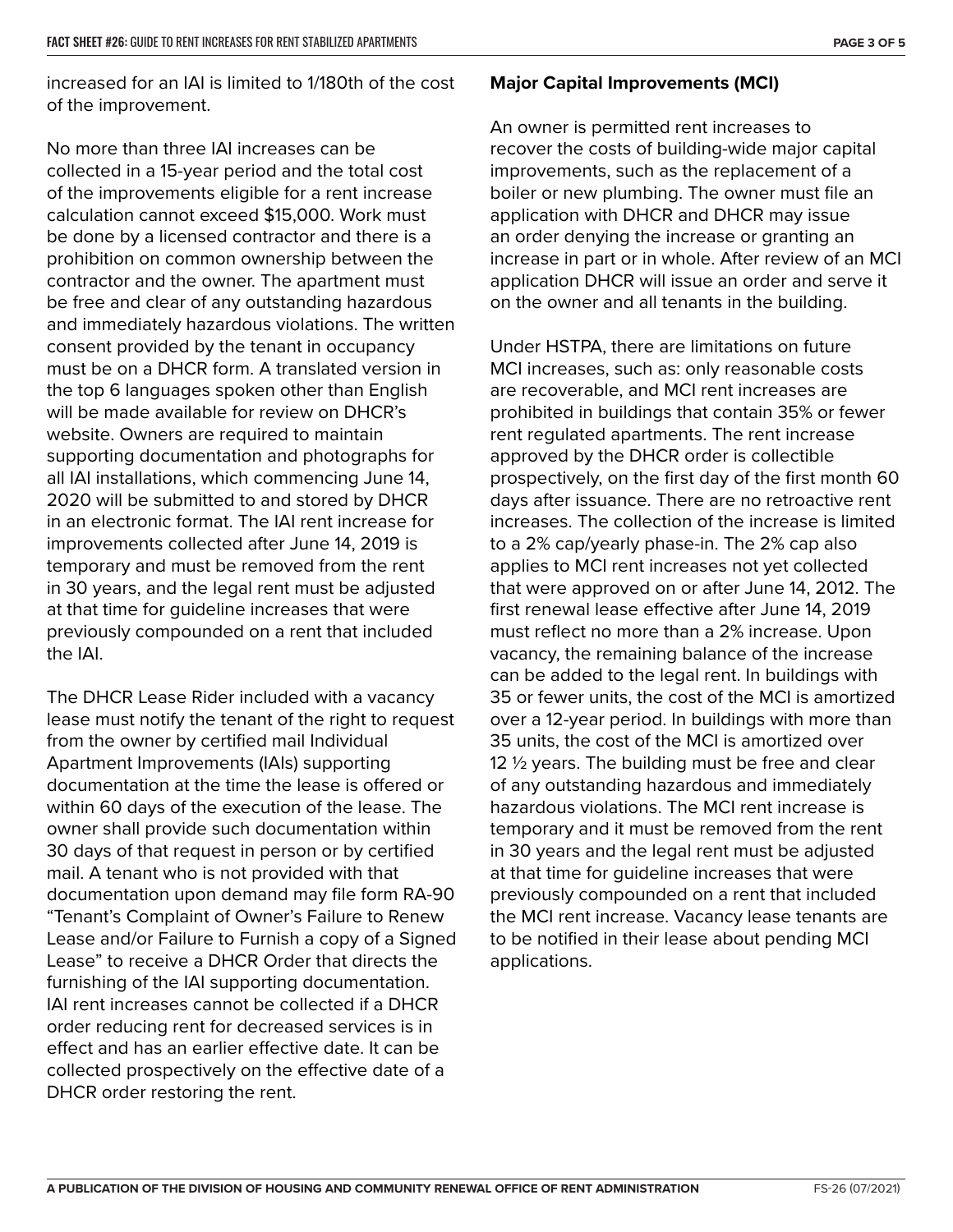## RECENT LEASE GUIDELINE RATES

- Prior to the effective date of the Housing Stability and Tenant Protection Act (HSTPA) of 2019, June 14, 2019, these guidelines applied only to lease renewals.
- After June 14, 2019, if authorized by the Rent Guidelines Board, the guideline rates may apply to all leases.

| <b>EFFECTIVE</b><br><b>DATE OF</b><br><b>RENEWAL</b> | <b>NYC</b>               |                                                      | <b>Nassau</b>         |                       | <b>Rockland</b>                                          |                                                          | <b>Westchester</b>             |                       | <b>Westchester</b><br>(tenant pays<br>either heat or hot<br>water) |                                |
|------------------------------------------------------|--------------------------|------------------------------------------------------|-----------------------|-----------------------|----------------------------------------------------------|----------------------------------------------------------|--------------------------------|-----------------------|--------------------------------------------------------------------|--------------------------------|
| <b>LEASE</b>                                         | 1 year                   | 2 year                                               | 1 year                | 2 year                | 1 year                                                   | 2 year                                                   | 1 year                         | 2 year                | 1 year                                                             | 2 year                         |
| 10/1/14<br>9/30/15                                   | 1.00%                    | 2.75%                                                | 1.00%                 | 1.50%                 | 1.00%                                                    | 4.00%                                                    | 1.50%                          | 2.50%                 | 1.20%                                                              | 2.00%                          |
| $10/1/15$ -<br>9/30/16                               | 0.00%                    | 2.00%                                                | 1.25%                 | 1.75%                 | $1.25% +$<br>\$25.00<br>for rents<br>\$950.00<br>or less | $1.50% +$<br>\$25.00<br>for rents<br>\$950.00<br>or less | 1.75%                          | 2.75%                 | 1.40%                                                              | 2.20%                          |
| $10/1/16$ -<br>9/30/17                               | 0.00%                    | 2.00%                                                | 0.50%                 | 1.00%                 | 0.00%                                                    | 0.00%                                                    | 0.00%                          | 0.50%                 | 0.00%                                                              | 0.40%                          |
| $10/1/17$ -<br>9/30/18                               | 1.25%                    | 2.00%                                                | 0.00%                 | 0.00%                 | 0.00%                                                    | 0.50%                                                    | 1.00%                          | 1.50%                 | 0.80%                                                              | 1.20%                          |
| $10/1/18$ -<br>6/13/19                               | 1.50%                    | 2.50%                                                | 1.00%                 | 2.00%                 | 0.00%                                                    | 0.00%                                                    | 2.00%<br>$0.00\%$ <sup>1</sup> | 3.00%<br>1.00%        | 1.60%<br>$0.00\%$ <sup>1</sup>                                     | 2.40%<br>$0.80\%$ <sup>1</sup> |
| $6/14/19$ -                                          | 1.50%                    | 2.50%                                                | 1.00%                 | 2.00%                 | 0.00%                                                    | 0.00%                                                    | 2.00%                          | 3.00%                 | 1.60%                                                              | 2.40%                          |
| 9/30/19                                              |                          |                                                      |                       |                       |                                                          |                                                          | $0.00\%$ <sup>1</sup>          | 1.00%                 | $0.00\%$ <sup>1</sup>                                              | $0.80\%$ <sup>1</sup>          |
| $10/1/19$ -<br>9/30/20                               | 1.50%                    | 2.50%                                                | $1.50\%$ <sup>G</sup> | 2.50% <sup>G</sup>    | 0.00%                                                    | 0.00%                                                    | 1.75%                          | 2.75%                 | 1.75%                                                              | 2.75%                          |
| 10/1/20-<br>9/30/21                                  | $0.00\%$ <sup>G</sup>    | $0.00\%$ <sup>G, 2</sup><br>$1.00\%$ <sup>G, 2</sup> | 0.00% <sup>G</sup>    | $0.00\%$ <sup>G</sup> | 0.00% <sup>G</sup>                                       | 0.00% <sup>G</sup>                                       | 0.00% <sup>G</sup>             | $0.00\%$ <sup>G</sup> | 0.00% <sup>G</sup>                                                 | 0.00% <sup>G</sup>             |
| 10/1/21-<br>9/30/22                                  | $1.50\%$ <sup>G, 3</sup> | 2.50%                                                | 1.00% <sup>G</sup>    | $2.00\%$ <sup>G</sup> | 0.50%                                                    | 0.75%                                                    | $0.50\%$ <sup>G</sup>          | 1.00% <sup>G</sup>    | 0.50%                                                              | 1.00% <sup>G</sup>             |

**G The guideline increase is authorized for all leases.**

**1 These increases apply only to the Village of Ossining within Westchester County.**

**2 0% for the first year of the lease and 1% for the second year of the lease.**

**3 0% for the first six (6) months of the lease and 1.5% for the final six (6) months of the lease.**